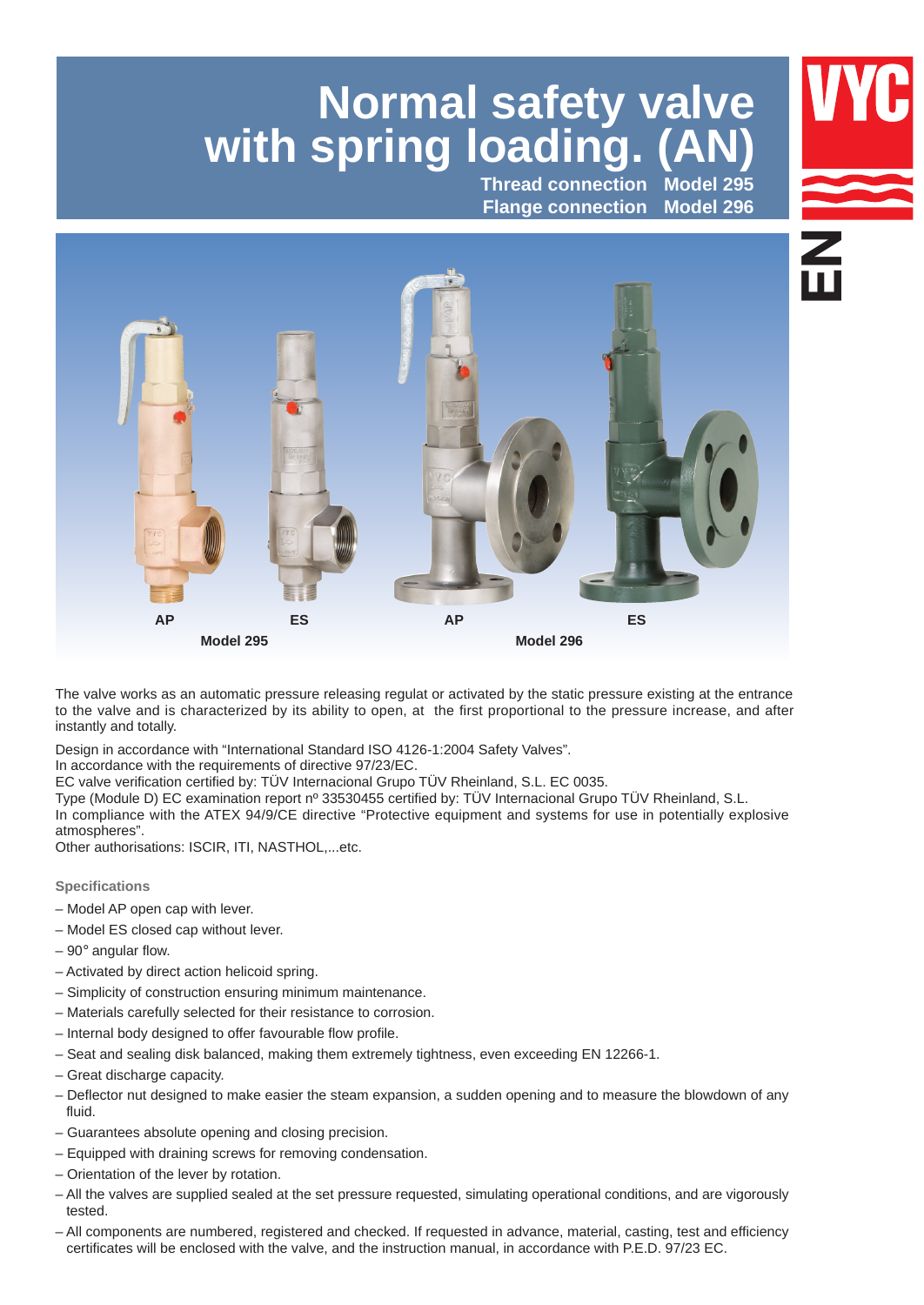#### IMPORTANT

1.- Silicone's rubber, Fluorelastomer (Vitón) seals, PTFE (Teflón)... etc., achieving leakage levels less than:

$$
0.3x10^{-3} \frac{\text{Pa cm}^3}{\text{sec.}}
$$

The ranges of application allow certain flexibility although we recommend limiting them to:

| RANGE OF APPLICATIONS OF THE SEALS |        |                     |                            |     |                |       |                    |                |  |  |  |
|------------------------------------|--------|---------------------|----------------------------|-----|----------------|-------|--------------------|----------------|--|--|--|
| <b>FLUID</b>                       |        | SET PRESSURE IN bar |                            |     |                |       |                    |                |  |  |  |
|                                    |        | 0,2<br>1.5          |                            | 3,5 | 4,0            | 8,0   |                    | 25,0           |  |  |  |
| Saturated steam                    |        | S                   |                            |     |                |       |                    |                |  |  |  |
| Liquids and gases                  |        |                     | S                          |     | $\vee$         |       |                    |                |  |  |  |
|                                    |        | TEMPERATURE IN °C   |                            |     |                |       |                    |                |  |  |  |
| <b>SEALS</b>                       |        |                     | ACCORDING TO MANUFACTURERS |     |                |       | RECOMMENDED BY VYC |                |  |  |  |
|                                    |        |                     | <b>MINIMUM</b>             |     | <b>MAXIMUM</b> |       | <b>MINIMUM</b>     | <b>MAXIMUM</b> |  |  |  |
| Silicone's rubber                  | S      | $-60$               |                            |     | $+200$         | $-50$ |                    | $+115$         |  |  |  |
| Fluorelastomer (Vitón)             | $\vee$ | $-40$               |                            |     | $+250$         | $-30$ |                    | $+150$         |  |  |  |
| PTFE (Teflón)                      |        |                     | $-265$                     |     | $+260$         |       | $-80$              | $+230(1)$      |  |  |  |

(1) For temperatures exceeding 230°C apply metalic seal only.

Depending on demand:

- Buna-nitryls seals, Butyl, Natural rubber, E.P.D.M., Chlorosulphonate polyethylene (Hypalon), Neoprene, etc.
- Seal metal by metal.
- Electrical contact indicating open/closed.
- Other connections.
- Possibility of manufacture in other types of material, for special operating conditions (high temperatures, fluids, etc.).
- Totally free of oil and grease, to work with oxygen, avoiding possible fire risks (UV-Oxygen-VBG62).

| $N^{\circ}$       | PIECE                             | <b>MATERIAL</b>                 |                              |                                 |  |  |  |  |  |  |
|-------------------|-----------------------------------|---------------------------------|------------------------------|---------------------------------|--|--|--|--|--|--|
| PIECE             |                                   | <b>BRONZE</b>                   | <b>CARBON STEEL</b>          | <b>STAINLESS STEEL</b>          |  |  |  |  |  |  |
| 1, 25             | Body                              | Bronze (EN-CC491K)              | Carbon steel (EN-1.0619)     | Stainless steel (EN-1.4408)     |  |  |  |  |  |  |
| $\overline{2}$    | Bell                              | Bronze (EN-CC491K)              | Carbon steel (EN-1.0619)     | Stainless steel (EN-1.4408)     |  |  |  |  |  |  |
| 3                 | Lever                             | Stainless steel (EN-1.4301)     | Stainless steel (EN-1.4301)  | Stainless steel (EN-1.4301)     |  |  |  |  |  |  |
| 4                 | Cap                               | Brass (EN-CW617N) (1)           | Carbon steel (EN-1.1191) (2) | Stainless steel (EN-1.4305) (3) |  |  |  |  |  |  |
| 5                 | Hollow screw                      | Brass (EN-CW617N)               | Stainless steel (EN-1.4305)  | Stainless steel (EN-1.4305)     |  |  |  |  |  |  |
| 6                 | Hollow screw nut                  | Brass (EN-CW617N)               | Stainless steel (EN-1.4305)  | Stainless steel (EN-1.4305)     |  |  |  |  |  |  |
| 7, 24             | Rod                               | Stainless steel (EN-1.4401)     | Stainless steel (EN-1.4401)  | Stainless steel (EN-1.4401)     |  |  |  |  |  |  |
| 8                 | Ring(5)                           | Stainless steel (EN-1.4301)     | Stainless steel (EN-1.4301)  | Stainless steel (EN-1.4301)     |  |  |  |  |  |  |
| 9                 | Lead                              | Brass (EN-CW617N)               | Stainless steel (EN-1.4401)  | Stainless steel (EN-1.4401)     |  |  |  |  |  |  |
| 10                | Plug                              | Brass (EN-CW617N)               | Stainless steel (EN-1.4401)  | Stainless steel (EN-1.4401)     |  |  |  |  |  |  |
| 11                | Deflector                         | Brass (EN-CW617N)               | Stainless steel (EN-1.4401)  | Stainless steel (EN-1.4401)     |  |  |  |  |  |  |
| 12                | Stud                              | Stainless steel (EN-1.4401)     | Stainless steel (EN-1.4401)  | Stainless steel (EN-1.4401)     |  |  |  |  |  |  |
| 13                | Sealing nut                       | Brass (EN-CW617N)               | Stainless steel (EN-1.4401)  | Stainless steel (EN-1.4401)     |  |  |  |  |  |  |
| 14                | Cap                               | Brass (EN-CW617N)               | Stainless steel (EN-1.4401)  | Stainless steel (EN-1.4401)     |  |  |  |  |  |  |
| 15                | Sealing wire                      | Sealing wire                    | Sealing wire                 | Sealing wire                    |  |  |  |  |  |  |
| 16                | Safety ring (4)                   | Stainless steel (EN-1.4310)     | Stainless steel (EN-1.4310)  | Stainless steel (EN-1.4310)     |  |  |  |  |  |  |
| 17                | Seal                              | Plastic                         | Plastic                      | Plastic                         |  |  |  |  |  |  |
| 18                | Sealing disk                      | PTFE (Teflón)                   | PTFE (Teflón)                | PTFE (Teflón)                   |  |  |  |  |  |  |
|                   |                                   | Silicone's rubber               | Silicone's rubber            | Silicone's rubber               |  |  |  |  |  |  |
|                   |                                   | Fluorelastomer (Vitón)          | Fluorelastomer (Vitón)       | Fluorelastomer (Vitón)          |  |  |  |  |  |  |
| 19                | Spring press                      | Brass (EN-CW617N)               | Stainless steel (EN-1.4301)  | Stainless steel (EN-1.4301)     |  |  |  |  |  |  |
| 20                | Spring                            | Stainless steel (EN-1.4310)     | Stainless steel (EN-1.4310)  | Stainless steel (EN-1.4310)     |  |  |  |  |  |  |
| 21                | Clip                              | Stainless steel (EN-1.4310)     | Stainless steel (EN-1.4310)  | Stainless steel (EN-1.4310)     |  |  |  |  |  |  |
| 22                | Joint                             | PTFE (Teflón)                   | PTFE (Teflón)                | PTFE (Teflón)                   |  |  |  |  |  |  |
| 23                | Washer                            | PTFE (Teflón)                   | PTFE (Teflón)                | PTFE (Teflón)                   |  |  |  |  |  |  |
|                   | $R_1 \times R_2$                  | $1/2$ " x 1" a 1 $1/4$ " x 2"   |                              |                                 |  |  |  |  |  |  |
|                   | DN <sub>1</sub> x DN <sub>2</sub> | $15 \times 25$ a $32 \times 50$ |                              |                                 |  |  |  |  |  |  |
|                   | PN                                |                                 | PMS. 25 bar                  |                                 |  |  |  |  |  |  |
| <b>OPERATING</b>  | PRESSION IN bar                   | 25                              | 25                           | 25                              |  |  |  |  |  |  |
| <b>CONDITIONS</b> | MAX. TEMP. IN °C                  | 225                             | 250                          | 250                             |  |  |  |  |  |  |
|                   | MIN. TEMP. IN °C                  | $-60$                           | $-10$                        | $-60$                           |  |  |  |  |  |  |

(1) From R. 1" x 1 1/2" / DN-25 x 40 in Bronze (EN-CC754S-GM).

- (2) From R. 1" x 1 1/2" / DN-25 x 40 in Carbon steel (EN-1.0619).
- (3) From R. 1" x 1 1/2" / DN-25 x 40 in Stainless steel (EN-1.4408).

(4) From R. 1" x 1 1/2" / DN-25 x 40.

(5) Stainless steel (EN-1.4568) for R. 1/2" x 1" / DN-15 x 25. Stainless steel (EN-1.4310) for R. 3/4" x 1" / DN-20 x 32.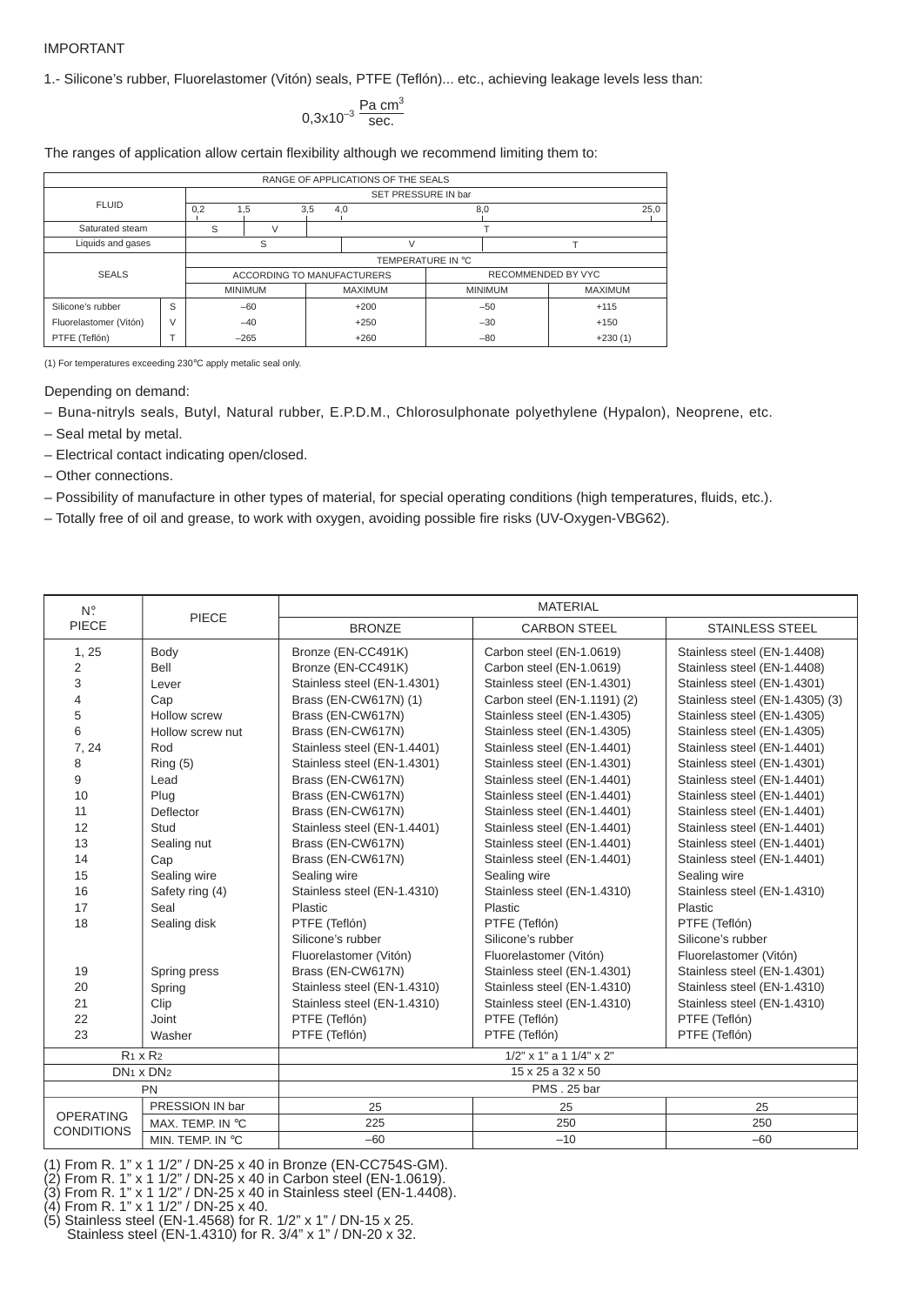





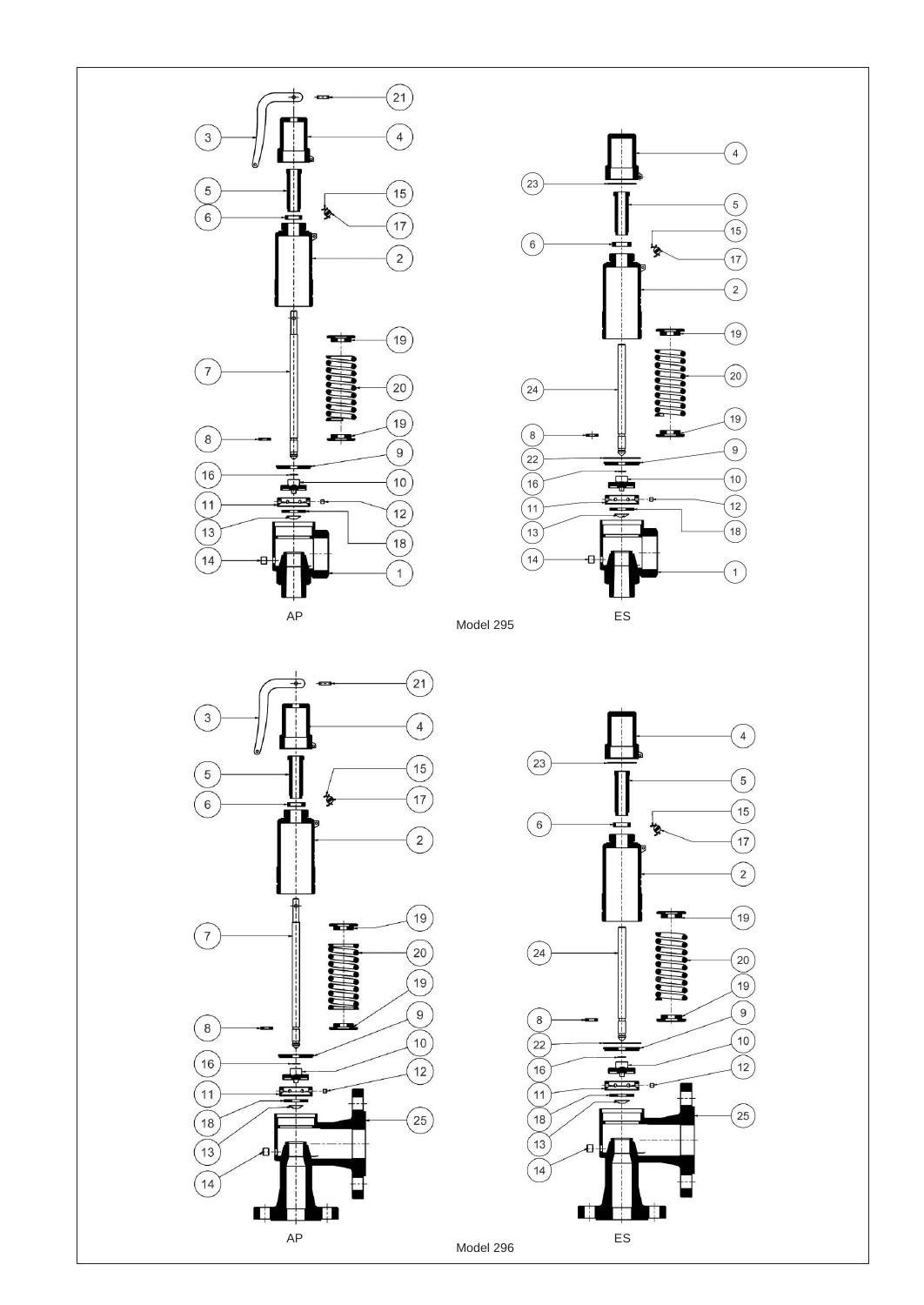### **DISASSEMBLY AND ASSEMBLY**

### **1 – Disassembly**

- To replace the spring (20), or clean any of the internal components of the valve, proceed in the following manner:
- A Withdraw the clip (21), using a punching tool, and lift the lever (3).
- B Unscrew the cap (4) and remove.
- C Holding the rod (7) (24) steady, loosen the hollow screw nut (6), until the constructive limit, and the hollow screw (5) until you note a releasing of the spring (20).
- $D$  Unscrew the bell (2) holding the rod (7) (24) and the body (1) (25) steady.
- $E -$  Lift the bell (2) and you will have access to all the components.

# **2 – Assembly**

- A Enter the bell (2) and the joint (22) through the upper part of the rod (7) (24).
- $B -$ Turn the bell (2) holding the rod (7) (24) and the body (1) (25) steady.
- $C$  Replace the hollow screw (5) with the hollow screw nut (6).
- D Adjust the set pressure with the hollow screw (5) and fix the adjustment position with the hollow screw nut (6).
- $E -$ Change the washer (23) and lightly tighten the cap (4).
- $F -$  Place the lever (3) and fix it with the clip (21).

# **ADJUSTING THE SET PRESSURE**

- A Proceed according to DISASSEMBLY A, B, C.
- B Proceed according to ASSEMBLY D, E, F.

# **ADJUSTEMENT OF THE BLOWDOWN**

- A Slack the stud (12).
- B Twist or untwist the deflector (11) according the difference in the wished locking pressure (blowdown).
- C Fix the deflector position screwing the stud (12).

#### WARNING

In case to do the change of the sealing disc (18) make sure that the surface of this as well as the one of the seat into the body (1) (25) the correctly rectified and free of impurities.

|                         | SET PRESSURES AND REGULATING RANGES   |                                              |                   |                             |                             |                              |       |       |       |  |  |
|-------------------------|---------------------------------------|----------------------------------------------|-------------------|-----------------------------|-----------------------------|------------------------------|-------|-------|-------|--|--|
|                         |                                       | $R_1 \times R_2$<br>$DN_1 \times DN_2$       |                   | $1/2" \times 1"$<br>15 x 25 | $3/4$ " x 1 1/4"<br>20 x 32 | $1" \times 11/2"$<br>25 x 40 |       |       |       |  |  |
|                         | <b>MAXIMUM</b><br>(LIQUIDS AND GASES) |                                              |                   | 25                          | 25                          | 25                           | 25    |       |       |  |  |
| PRESSURES               |                                       | <b>MAXIMUM</b>                               | (SATURATED STEAM) | 25                          | 25                          | 25                           | 25    |       |       |  |  |
| IN bar                  |                                       | <b>STEAM</b><br>AND GASES                    |                   | 0,5                         | 0,5                         | 0,5                          | 0,5   |       |       |  |  |
| SET                     | <b>MINIMUM</b>                        |                                              | LIQUIDS (1)       | 0,2                         | 0,2                         | 0,2                          | 0,2   |       |       |  |  |
|                         |                                       | CODE<br>0,20 to 0,70<br>CODE<br>0,50 to 1,60 |                   | 56341                       | 56348                       | 56356                        | 56364 |       |       |  |  |
|                         |                                       |                                              |                   |                             |                             | 56342                        | 56349 | 56357 | 56365 |  |  |
|                         | 1,40 to 3,50                          | CODE                                         |                   | 56343                       | 56350                       | 56358                        | 56366 |       |       |  |  |
|                         | 3,00 to 5,50                          | CODE                                         |                   | 56344                       | 56351                       | 56359                        | 56367 |       |       |  |  |
| IN bar                  | 5,00 to 10,00                         | CODE                                         |                   | 56345                       | 56352                       | 56360                        | 56368 |       |       |  |  |
|                         | 9,00 to 15,00                         | CODE<br>CODE                                 |                   |                             | 56353                       | 56361                        | 56369 |       |       |  |  |
| SPRING REGULATION RANGE | 14,00 to 20,00                        |                                              |                   | 56346                       | 56354                       | 56362                        | 56370 |       |       |  |  |
|                         | 19,00 to 25,00                        |                                              | CODE              | 56347                       | 56355                       | 56363                        | 56371 |       |       |  |  |

(1) For set pressures less than 0,5 bar previous consult with our technical department.

| RECOMMENDED RANGES OF APPLICATION |                        |         |           |  |  |  |  |  |
|-----------------------------------|------------------------|---------|-----------|--|--|--|--|--|
|                                   | <b>MODEL</b>           | AP      | <b>ES</b> |  |  |  |  |  |
|                                   | <b>SATURATED STEAM</b> | P.      |           |  |  |  |  |  |
| <b>FLUID</b>                      | <b>GASES</b>           | $* (1)$ | P.        |  |  |  |  |  |
|                                   | <b>LIQUIDS</b>         | $* (1)$ | P.        |  |  |  |  |  |

(1) With noxious or expensives fluids apply only ES model. If external backpressure exists, the AP model cannot be used. With external constant backpressure, the spring is adjusted deducting the backpressure from the set pressure.

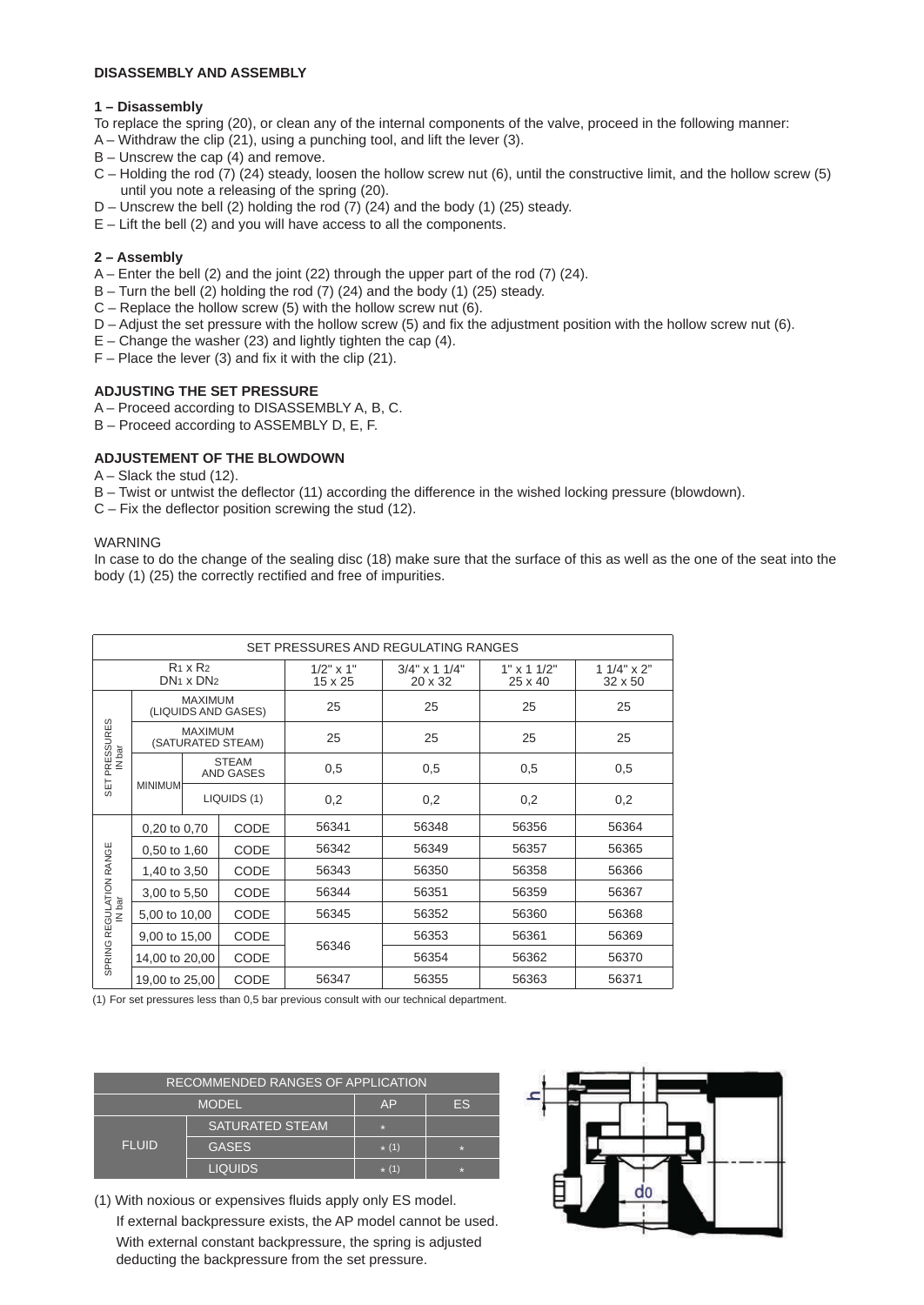| $R_1 \times R_2$<br>DN <sub>1</sub> x DN <sub>2</sub> |                        | $1/2$ " x 1"<br>15 x 25     |                              |                               | $3/4$ " x 1 1/4"<br>20 x 32  |                                                                     |                              | $1"$ x 1 1/2"<br>25 x 40      |                              |                                | 1 1/4" x 2"<br>32 x 50       |                               |                               |                               |                              |                               |                              |                               |                                                                                                       |
|-------------------------------------------------------|------------------------|-----------------------------|------------------------------|-------------------------------|------------------------------|---------------------------------------------------------------------|------------------------------|-------------------------------|------------------------------|--------------------------------|------------------------------|-------------------------------|-------------------------------|-------------------------------|------------------------------|-------------------------------|------------------------------|-------------------------------|-------------------------------------------------------------------------------------------------------|
|                                                       | <b>MODEL</b>           |                             | 295 AP                       | <u>없</u><br>295               | 296 AP                       | ය<br>ਜ<br>296                                                       | 295 AP                       | ΞS<br>295                     | 296 AP                       | $\overline{53}$<br><b>2961</b> | 295 AP                       | $\overline{3}$<br>295         | $\overline{4}$<br>296         | $\frac{1}{2}$<br>296          | 295 AP                       | $\frac{1}{2}$<br>295          | दे<br>296.                   | $\frac{1}{2}$<br>296          |                                                                                                       |
|                                                       |                        | do                          |                              |                               | 15                           |                                                                     |                              | 15                            |                              |                                |                              | 20                            |                               |                               | 28                           |                               |                              |                               |                                                                                                       |
| $\pi \cdot d_0^2$<br>$A_0 =$<br>$\overline{4}$        |                        | 176,7                       |                              |                               | 176,7                        |                                                                     |                              |                               | 314,2                        |                                |                              | 615,8                         |                               |                               |                              |                               |                              |                               |                                                                                                       |
|                                                       |                        | н                           | 161                          | 150                           |                              | ٠                                                                   | 216 204                      |                               |                              | ×                              | 271                          | 255<br>٠<br>٠                 |                               |                               | 335<br>353                   |                               |                              |                               |                                                                                                       |
|                                                       |                        | H <sup>1</sup>              |                              |                               | 213                          | 202                                                                 |                              |                               | 262                          | 250                            |                              | ٠                             |                               | 316 300                       |                              |                               | 393                          | 376                           |                                                                                                       |
|                                                       |                        | h <sup>1</sup>              | 48                           | 34                            | 48                           | 34                                                                  | 56                           | 41                            | 56                           | 41                             | 74                           | 55                            | 74                            | 55                            | 93                           | 73                            | 93                           | 73                            |                                                                                                       |
|                                                       |                        | L <sub>1</sub>              |                              |                               | 34                           |                                                                     |                              |                               | 41                           |                                |                              |                               | 48                            |                               |                              |                               | 61                           |                               |                                                                                                       |
|                                                       |                        | L <sub>2</sub>              |                              |                               | 39                           |                                                                     |                              |                               | 49                           |                                |                              |                               | 60                            |                               |                              |                               | 70                           |                               |                                                                                                       |
|                                                       |                        | $\mathsf{L}3$               |                              |                               | 80                           |                                                                     |                              |                               | 85                           |                                |                              |                               | 95                            |                               |                              |                               | 100                          |                               |                                                                                                       |
|                                                       |                        | L <sub>4</sub>              |                              |                               | 90                           |                                                                     |                              |                               | 95                           |                                |                              |                               | 105                           |                               |                              |                               | 110                          |                               |                                                                                                       |
|                                                       |                        | $\mathsf{R}$                |                              |                               | 1/8"                         |                                                                     |                              |                               | 1/8"                         |                                |                              |                               | 1/8"                          |                               |                              |                               | 1/8"                         |                               |                                                                                                       |
|                                                       |                        | <b>CONNECTIONS</b>          |                              |                               |                              | Whitworth cylindrical Male x Female thread ISO 228/1 1978 (DIN-259) |                              |                               |                              |                                |                              |                               |                               |                               |                              |                               |                              |                               |                                                                                                       |
|                                                       | EN-1092-1<br>EN-1092-3 | D <sub>1</sub>              |                              |                               | 95                           |                                                                     |                              |                               | 105                          |                                |                              | 115                           |                               |                               |                              |                               | 140                          |                               |                                                                                                       |
|                                                       |                        | K <sub>1</sub>              |                              |                               | 65                           |                                                                     |                              |                               | 75                           |                                |                              | 85                            |                               |                               |                              | 100                           |                              |                               |                                                                                                       |
| INTAKE<br>FLANGE                                      |                        | 1                           |                              |                               | 14                           |                                                                     |                              |                               | 14                           |                                |                              | 14                            |                               |                               |                              | 18                            |                              |                               |                                                                                                       |
|                                                       | PN-25/40               | b <sub>1</sub>              | 16                           |                               |                              | 18(16)(1)                                                           |                              |                               |                              | 18(2)                          |                              |                               |                               |                               | 18                           |                               |                              |                               |                                                                                                       |
|                                                       |                        | <b>DRILLS Nº</b>            | $\overline{4}$               |                               |                              |                                                                     |                              | $\overline{4}$                |                              |                                |                              | $\overline{4}$                |                               |                               | $\overline{4}$               |                               |                              |                               |                                                                                                       |
|                                                       | EN-1092-1              | D <sub>2</sub>              | 115                          |                               |                              |                                                                     | 140                          |                               |                              | 150                            |                              |                               | 165                           |                               |                              |                               |                              |                               |                                                                                                       |
|                                                       |                        | K <sub>2</sub>              | 85                           |                               |                              | 100                                                                 |                              |                               | 110(3)                       |                                |                              | 125                           |                               |                               |                              |                               |                              |                               |                                                                                                       |
| ESCAPE  <br>FLANGE                                    |                        | 2                           | 14                           |                               |                              | 18                                                                  |                              |                               | 18                           |                                |                              | 18                            |                               |                               |                              |                               |                              |                               |                                                                                                       |
|                                                       | PN-10/16               | b <sub>2</sub>              |                              | 18(12)(3)                     |                              |                                                                     | 18(14)(3)                    |                               |                              | 18(14)(3)                      |                              |                               | 18(16)(3)                     |                               |                              |                               |                              |                               |                                                                                                       |
|                                                       |                        | DRILLS Nº<br>$\overline{4}$ |                              |                               | $\overline{4}$               |                                                                     |                              | $\overline{4}$                |                              |                                | $\overline{4}$               |                               |                               |                               |                              |                               |                              |                               |                                                                                                       |
|                                                       |                        | <b>BRONZE</b>               | 0,62                         |                               | 0,59 2,89                    | 2,86                                                                | 1,35                         |                               | $1,32$ 4,90                  | 4,87                           |                              | $2,68$ 2,57 6,52              |                               | 6,41                          | 5,15                         |                               | 4,86   10,72                 | 10,43                         |                                                                                                       |
| WEIGHT<br>IN Kgs.                                     |                        | <b>CARBON STEEL</b>         | 0,64                         |                               | $0,61$ 2,73                  | 2,70                                                                | 1,27                         |                               | $1,24$ 4,46                  |                                | $4,43$ 2,50 2,39 6,34        |                               |                               | 6,23                          | 4,81                         | 4,52                          | 9,83                         | 9,54                          |                                                                                                       |
|                                                       |                        | <b>STAINLESS STEEL</b>      | 0.65                         | 0,62                          | 2,67                         | 2,64                                                                | 1,30                         | 1,27                          | 4,57                         | 4,54                           | 2,55                         | 2,44                          | 6,39                          | 6,28                          | 4,89                         | 4,60                          | 10,06                        | 9,77                          |                                                                                                       |
|                                                       |                        | <b>BRONZE</b>               | 2002-295.60211               | 2002-295.60212                | 2002-296.60211               | 2002-296.60212                                                      | 2002-295.63411               | 2002-295.63412                | 2002-296.63411               | 2002-296.63412                 | 2002-295.61011               | 2002-295.61012                | 2002-296.61011                | 2002-296.61012                | 2002-295.61411               | 2002-295.61412                | 2002-296.61411               | 2002-296.61412                |                                                                                                       |
| CODE                                                  |                        | <b>CARBON STEEL</b>         |                              | 2002-295.60222 2002-295.60242 |                              | 2002-296.60222 2002-296.60242                                       |                              | 2002-295.63422 2002-295.63442 |                              | 2002-296.63422 2002-296.63442  |                              | 2002-295.61022 2002-295.61042 |                               | 2002-296.61022 2002-296.61042 |                              | 2002-295.61422 2002-295.61442 |                              | 2002-296.61422 2002-296.61442 | (1) Bronze. PN-25/40. EN-1092-3.<br>(2) Bronze. PN-40. EN-1092-3.<br>(3) Bronze. PN-10/16. EN-1092-3. |
|                                                       | STAINLESS STEEL        |                             | 2002-295.60221 2002-295.6024 |                               | 2002-296.60221 2002-296.6024 |                                                                     | 2002-295.63421 2002-295.6344 |                               | 2002-296.63421 2002-296.6344 |                                | 2002-295.61021 2002-295.6104 |                               | 2002-296.61021 2002-296.61041 |                               | 2002-295.61421 2002-295.6144 |                               | 2002-296.61421 2002-296.6144 |                               |                                                                                                       |